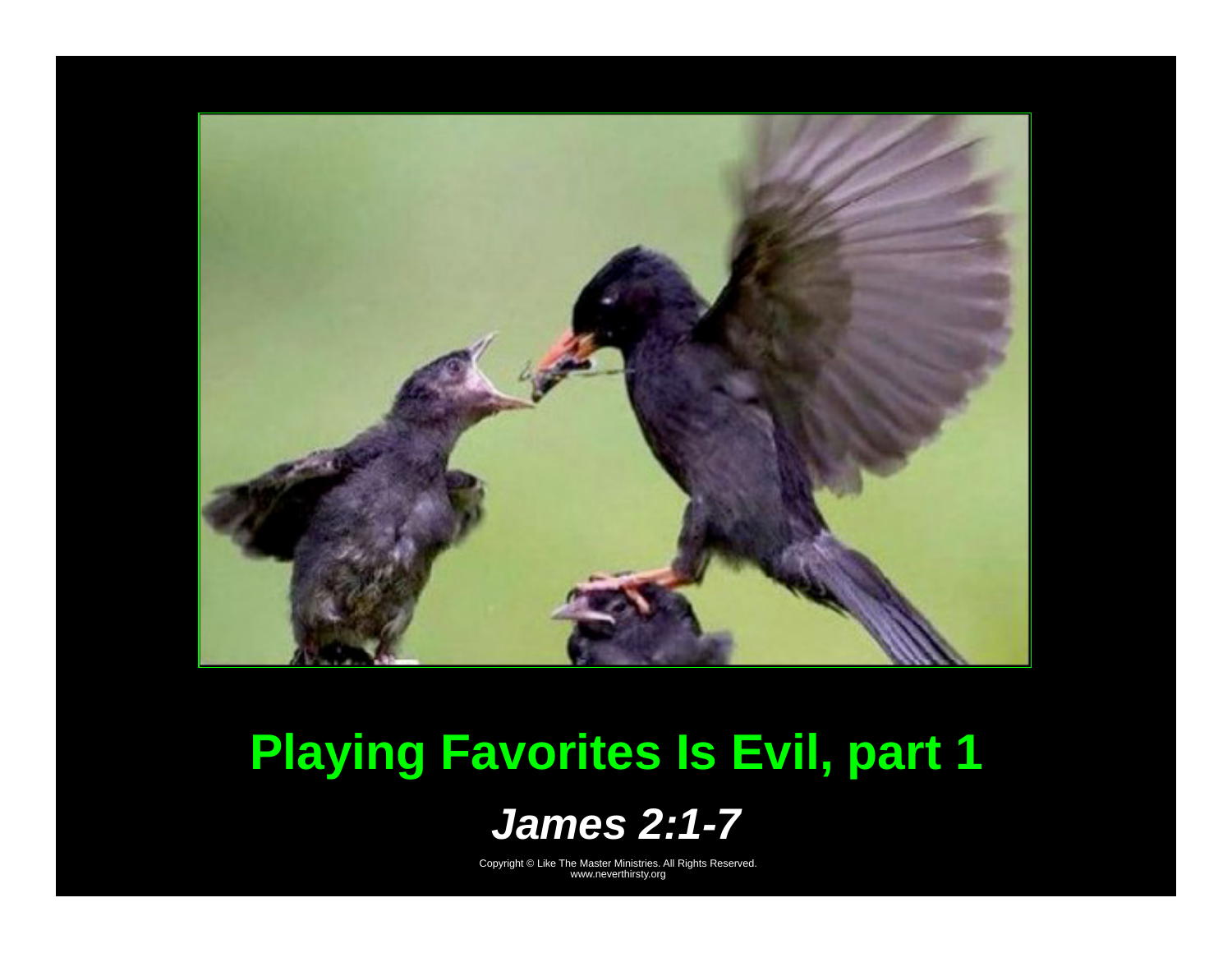

## **Politicians Play Favorites**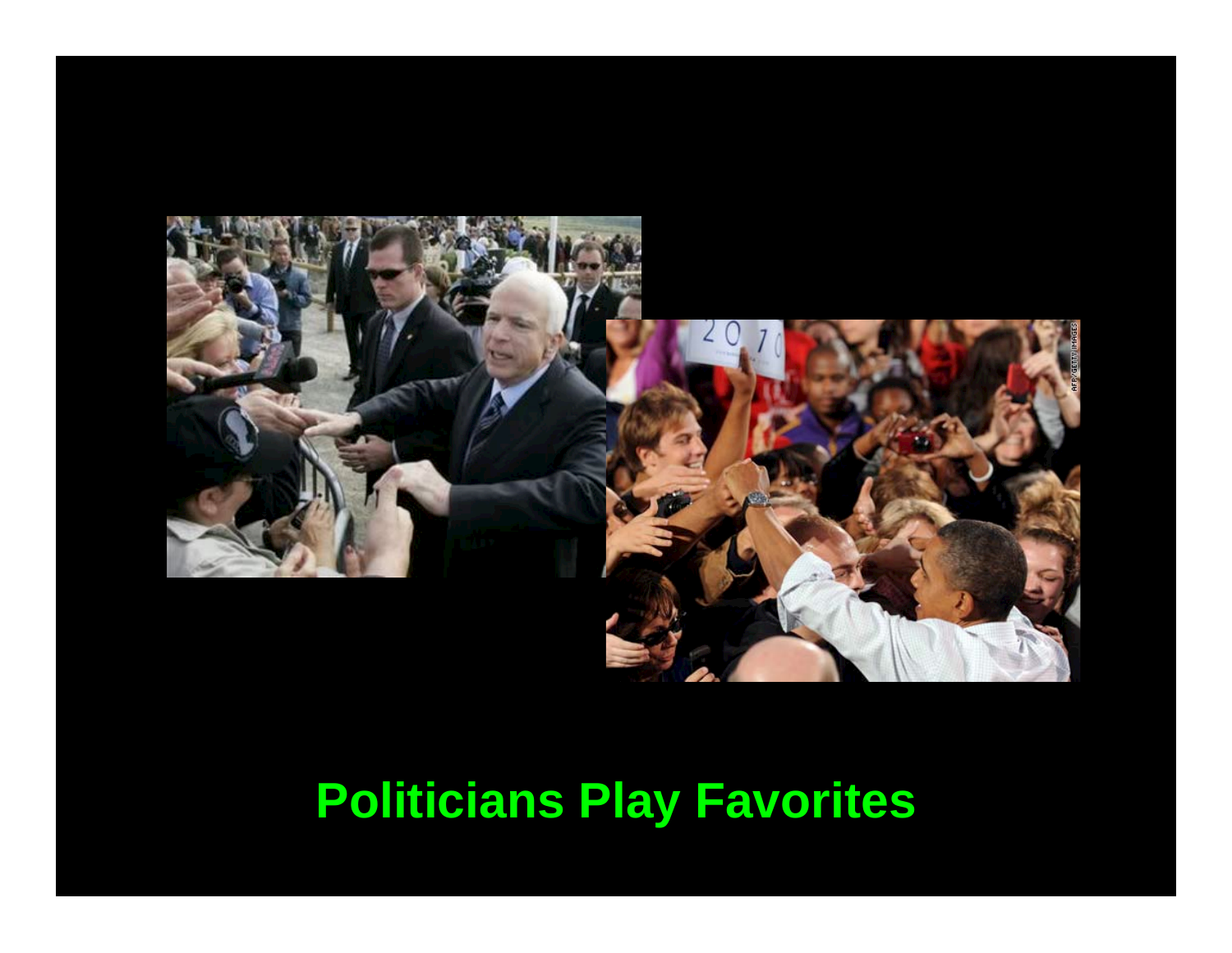

## **Favoritism Exists In**

- **Homes &**
- **Churches**

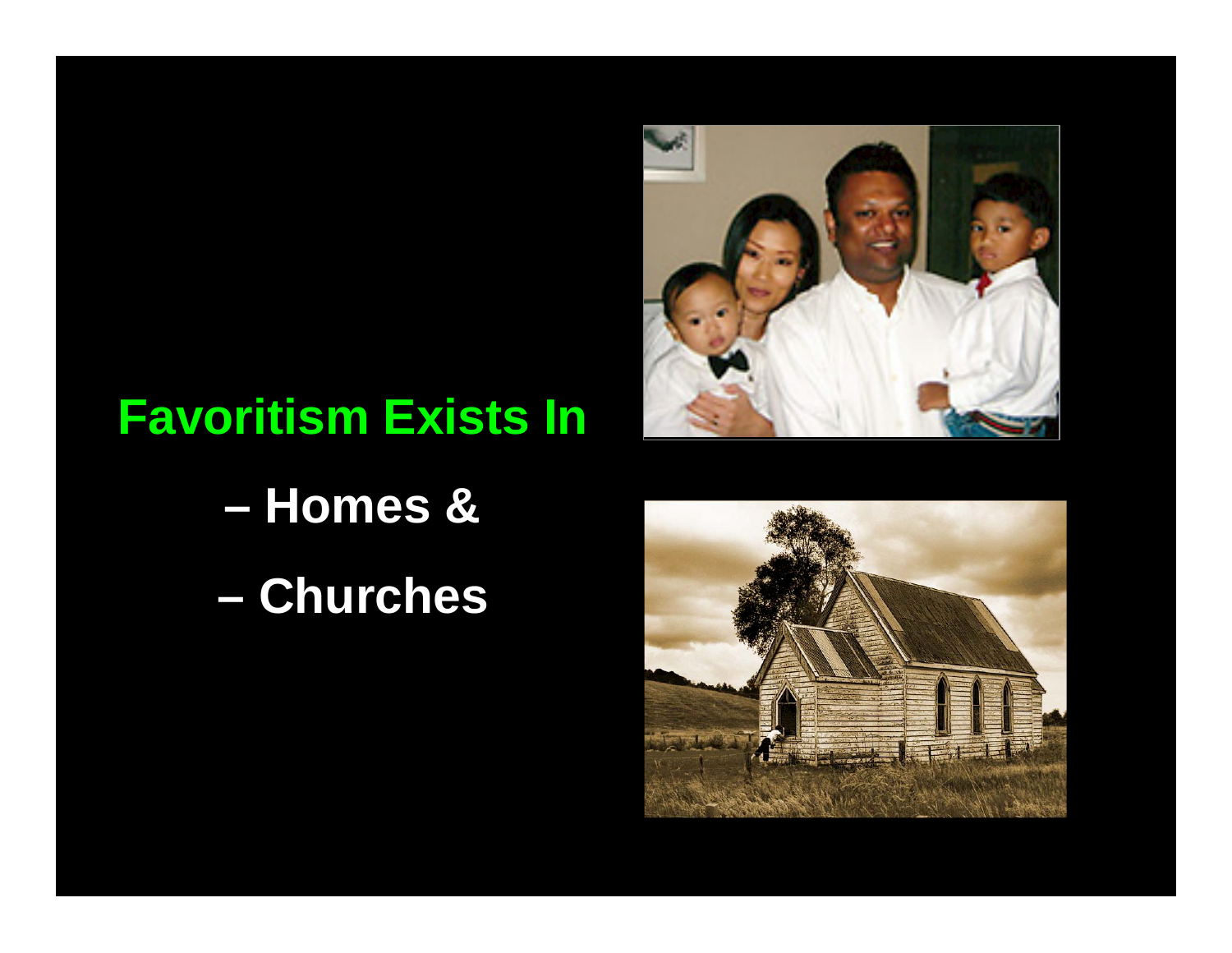

## **Justice That Is Not Blind**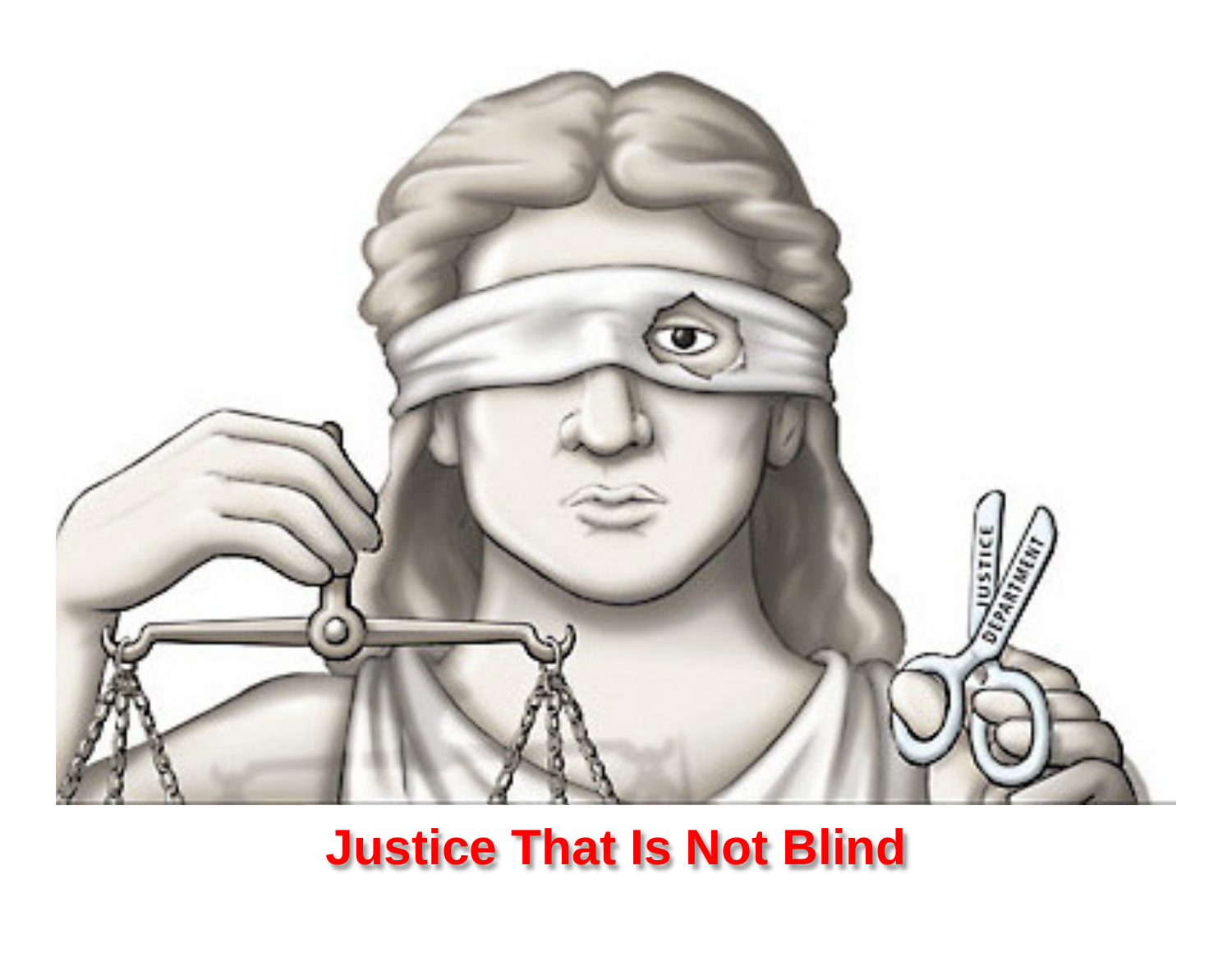#### *Glorious Lord Jesus Christ*  **James 2:1**

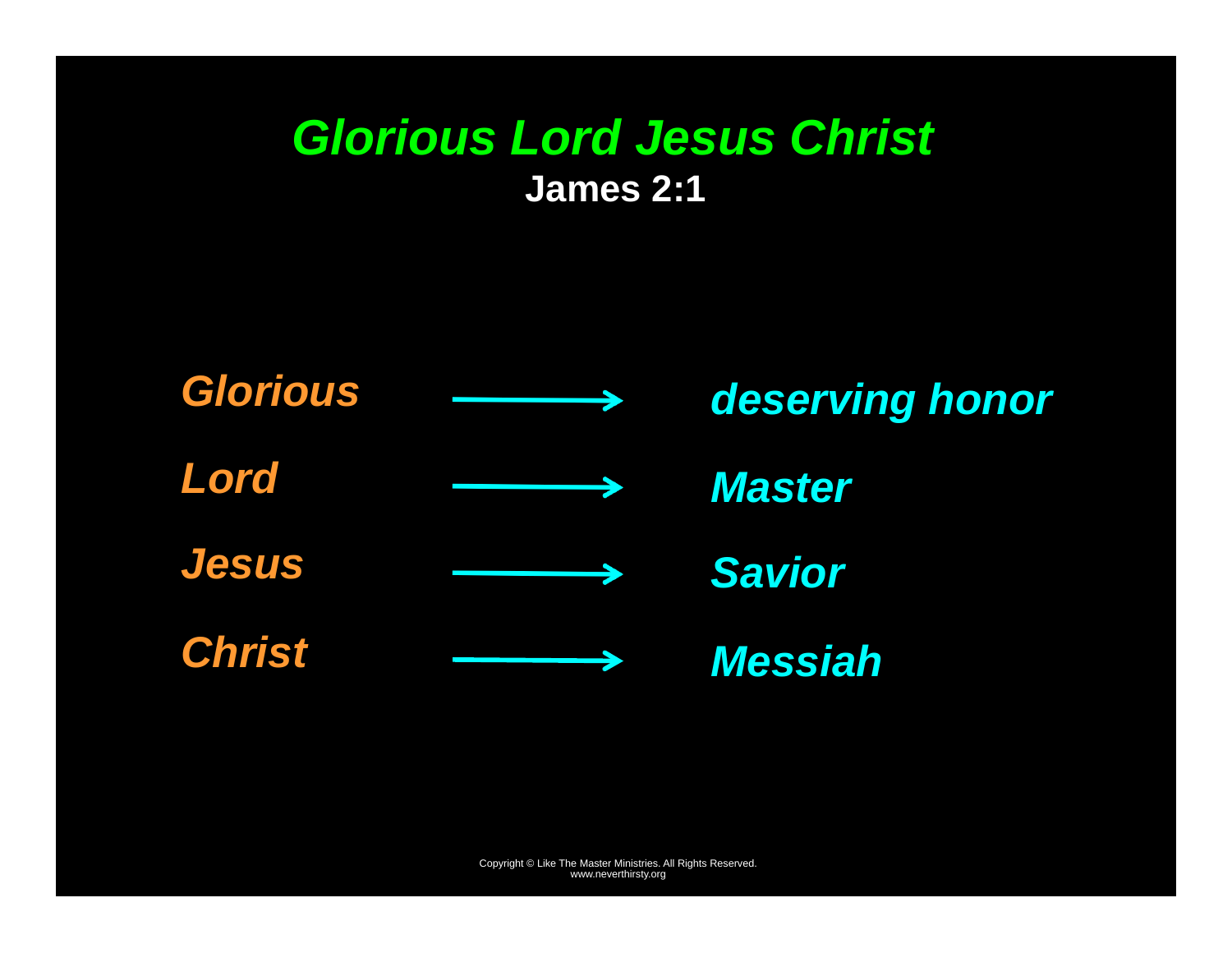#### *The Divine Principle*  **James 2:1**

**Do not** *play favorites*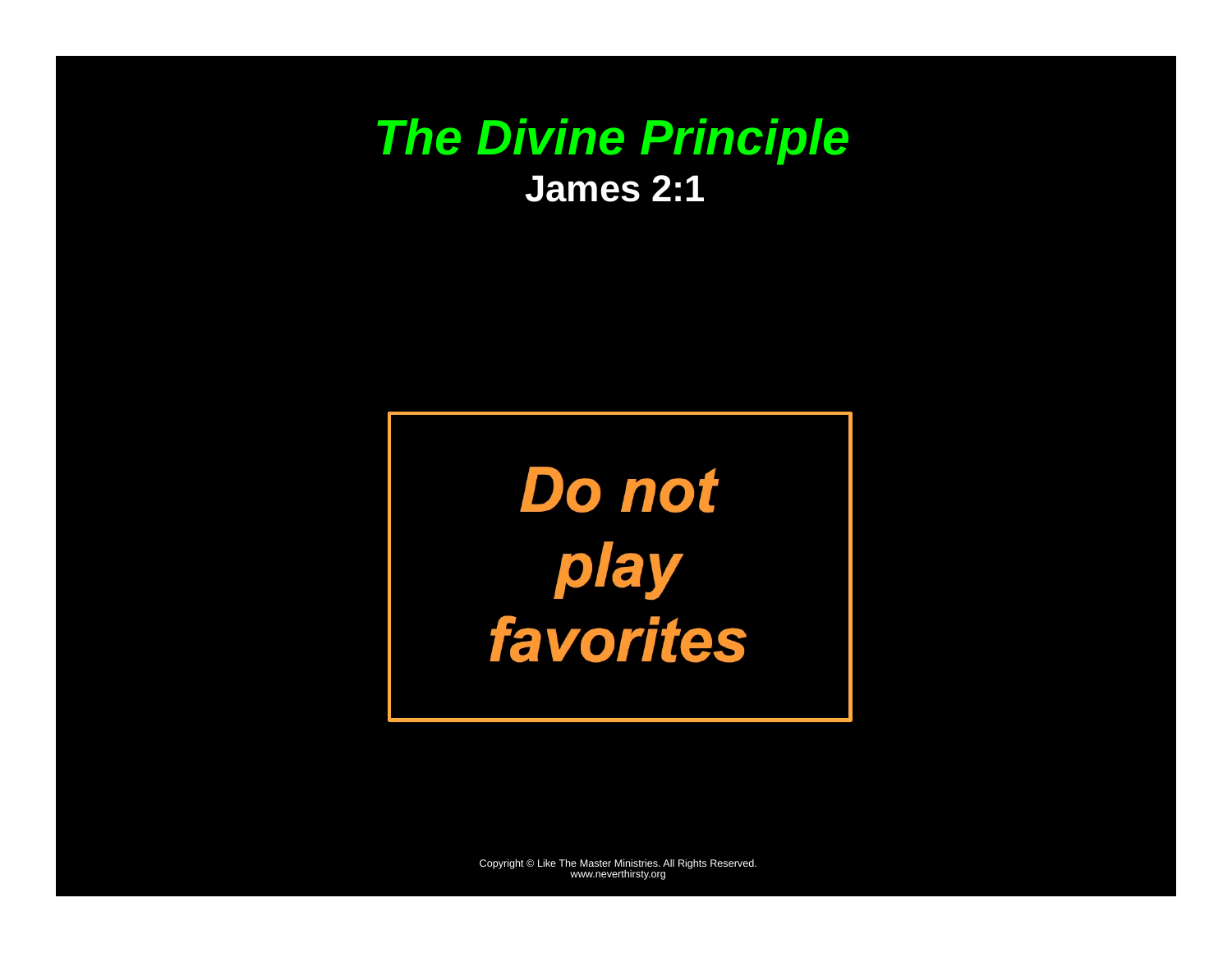#### *The Word "Favoritism"*  **James 2:1**



προσωπολημϕια *<sup>=</sup>"to lift up another's head, to prefer one over another"*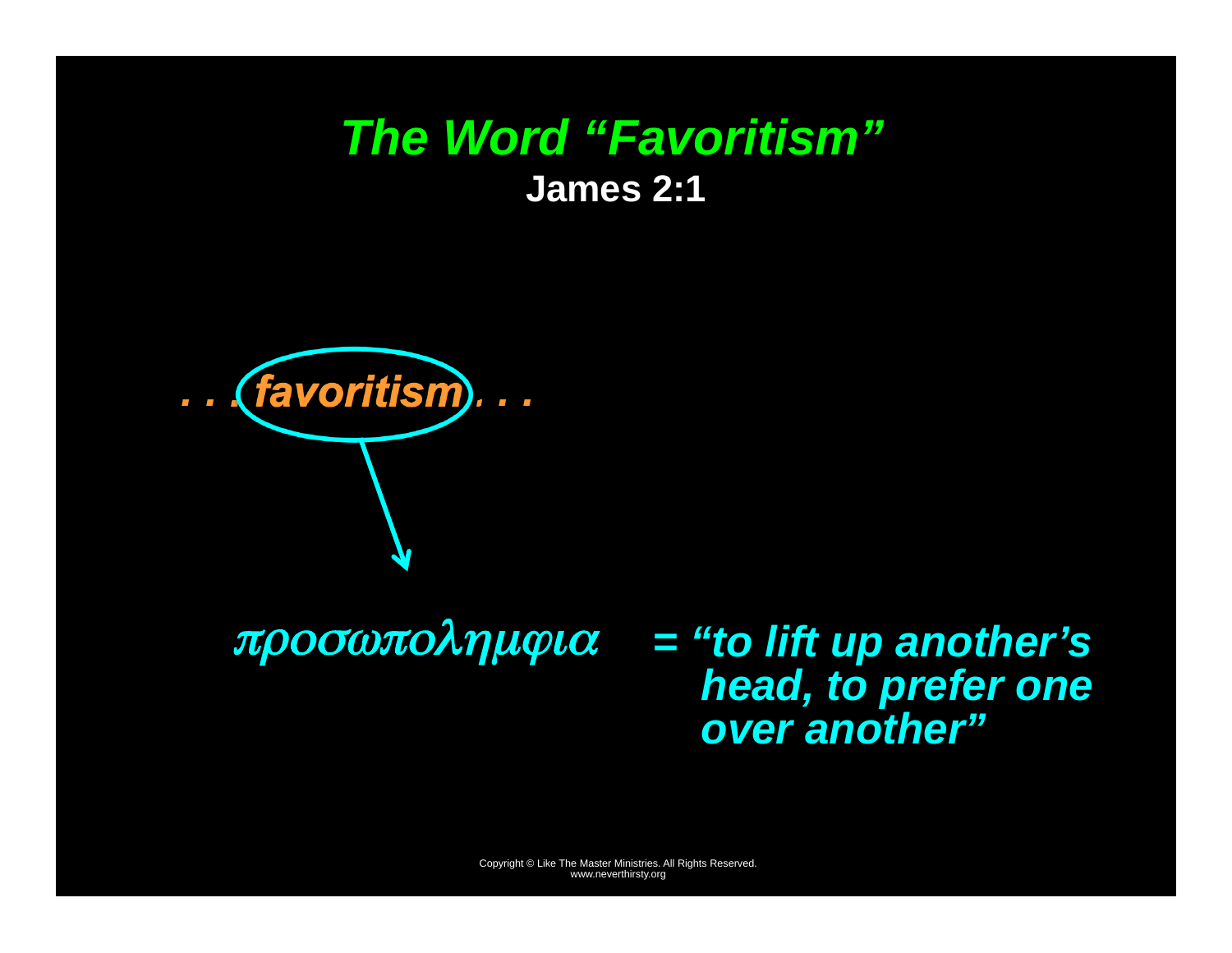#### *Divine Principle In Scripture*  **James 2:1**

*Prov. 18:5; 24:23 Mal. 2:9 Acts 10:34 Rom. 2:11 Eph. 6:9 Matt. 18:15-17 1 Tim. 5:19*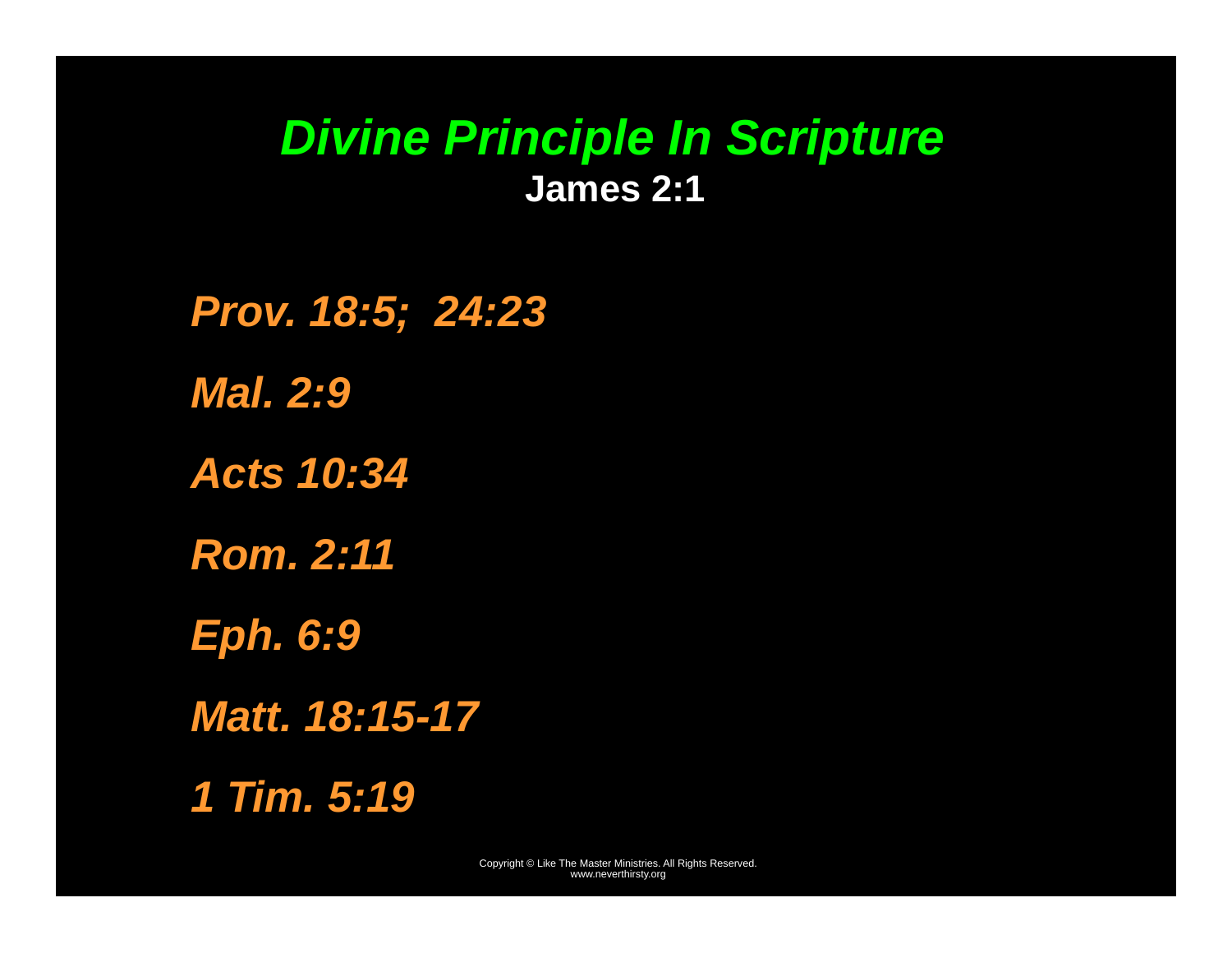#### *Guidelines For Respect Honor*  **James 2:1**

*Rom. 13:1-5 1 Thess. 5:12-13 1 Tim. 5:17 Heb. 13:7, 17 Acts 23:1-5 Lev. 19:32 Eph. 6:2*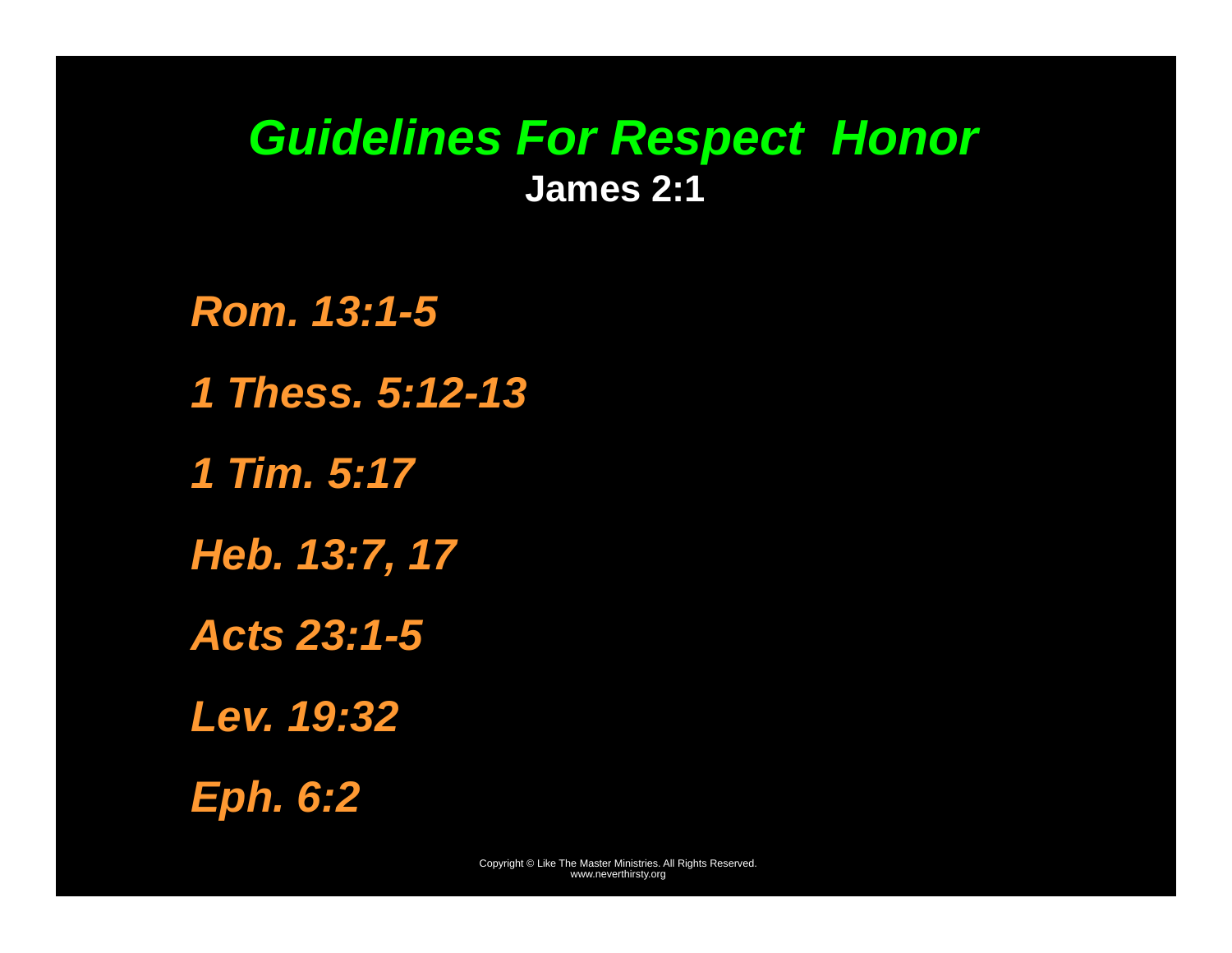



## **Rich Man v.s. Poor Man**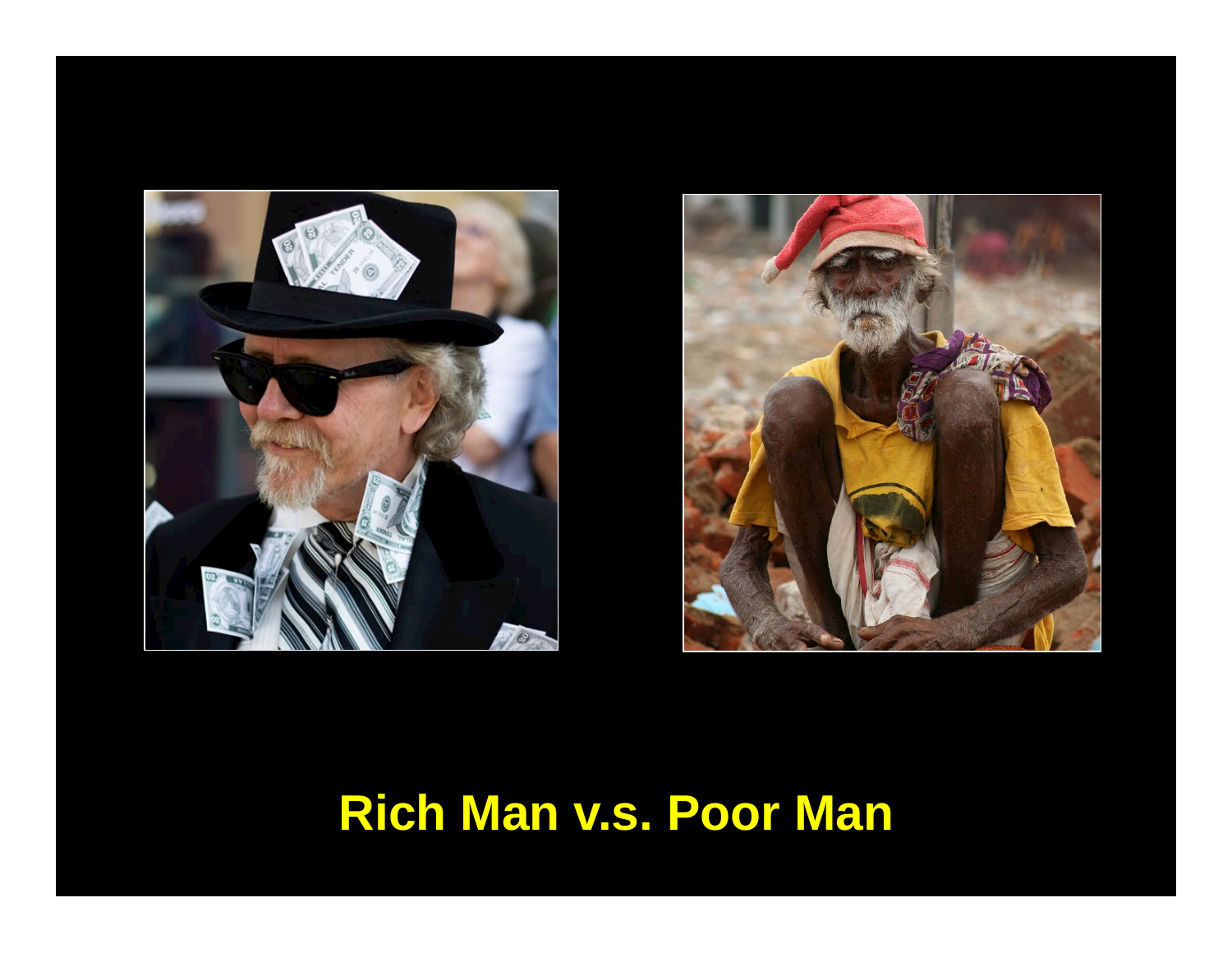#### *Guidelines For Respect Honor*  **James 2:1**



## *Roman Gold Ring Weighs 15 grams A.D. 50 – A.D. 250*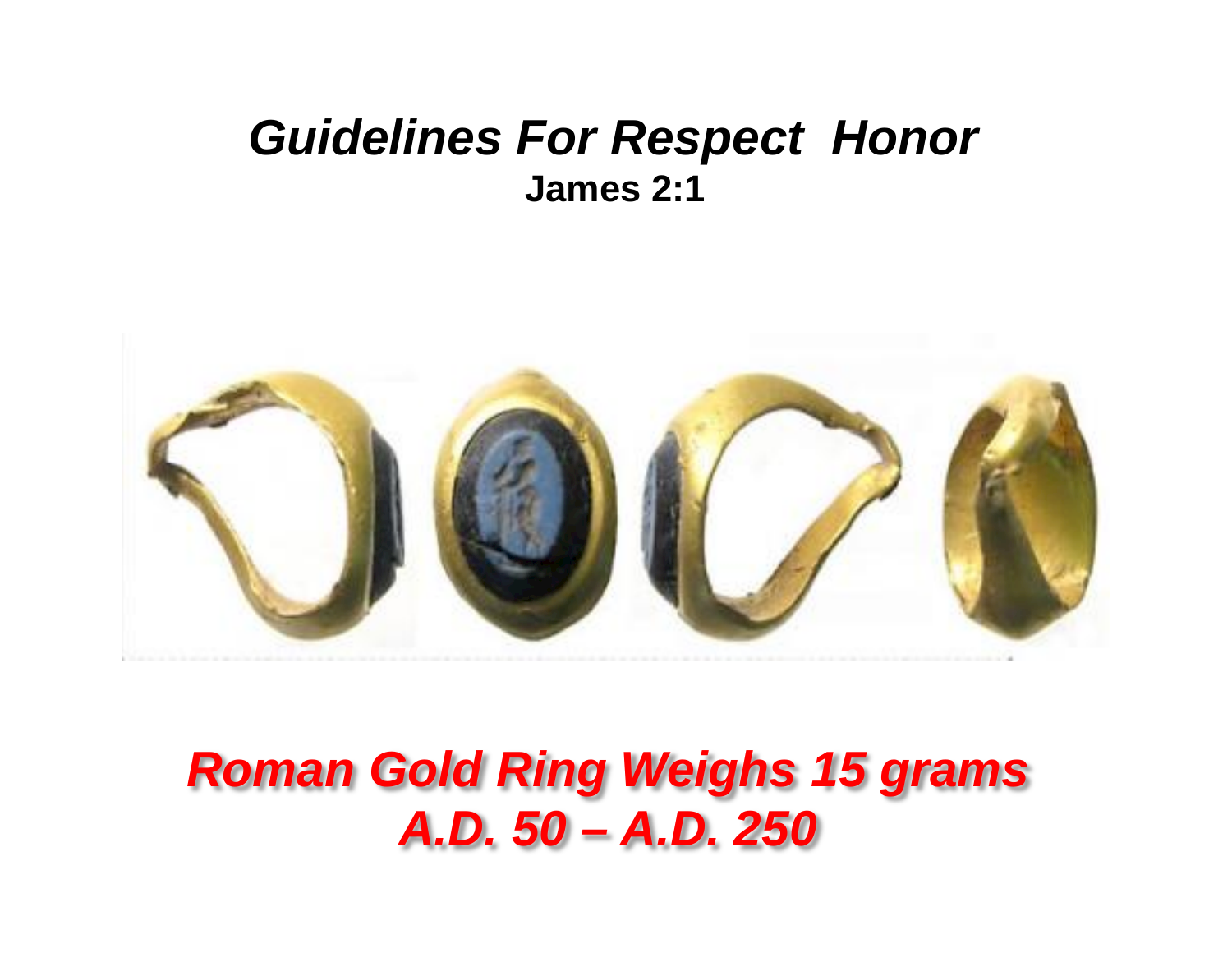#### **The Poor Man James 2:2**

 $\ldots$  (poor man...

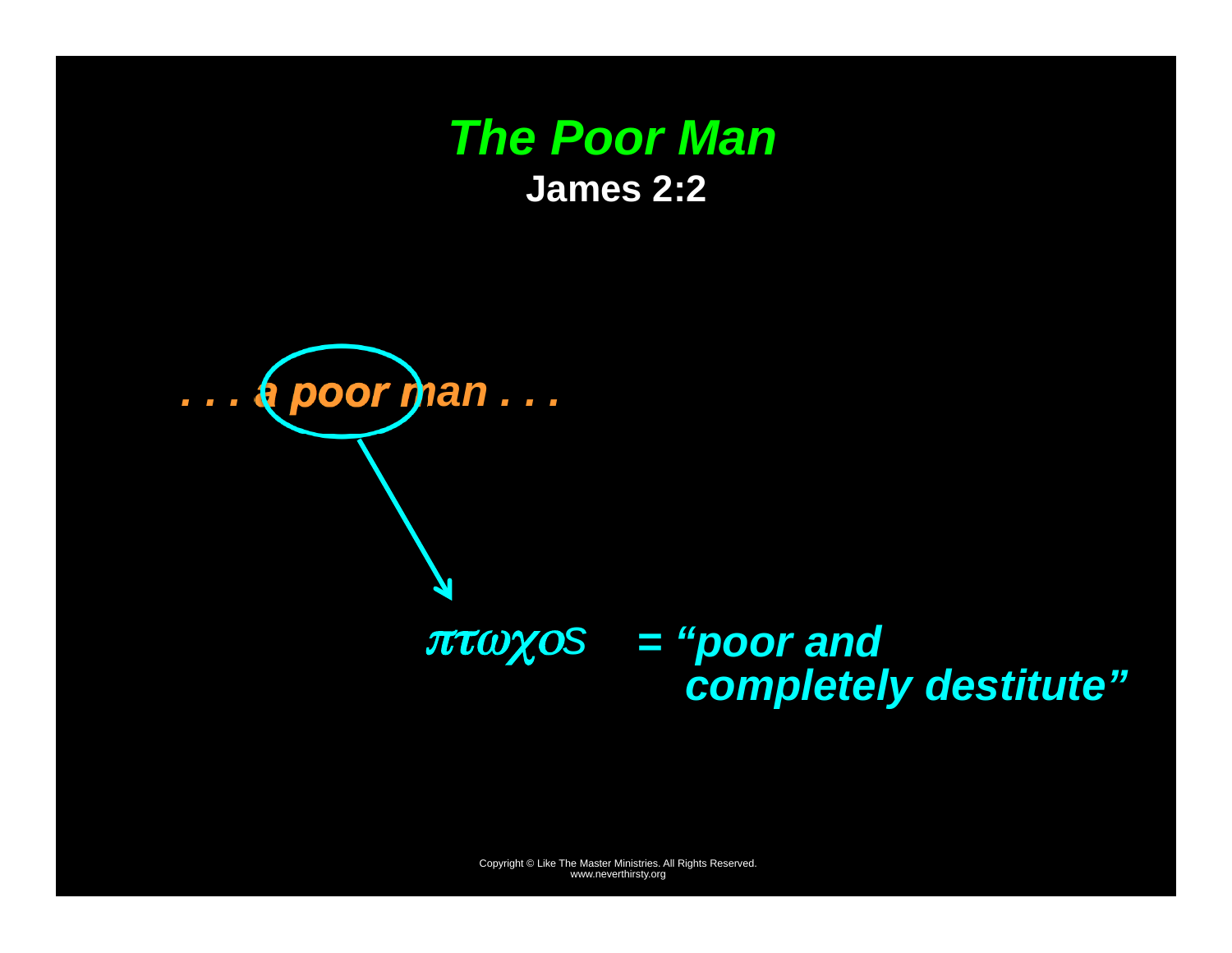#### **Dirty Clothes...** James 2:2



### **Luke 16:19-31**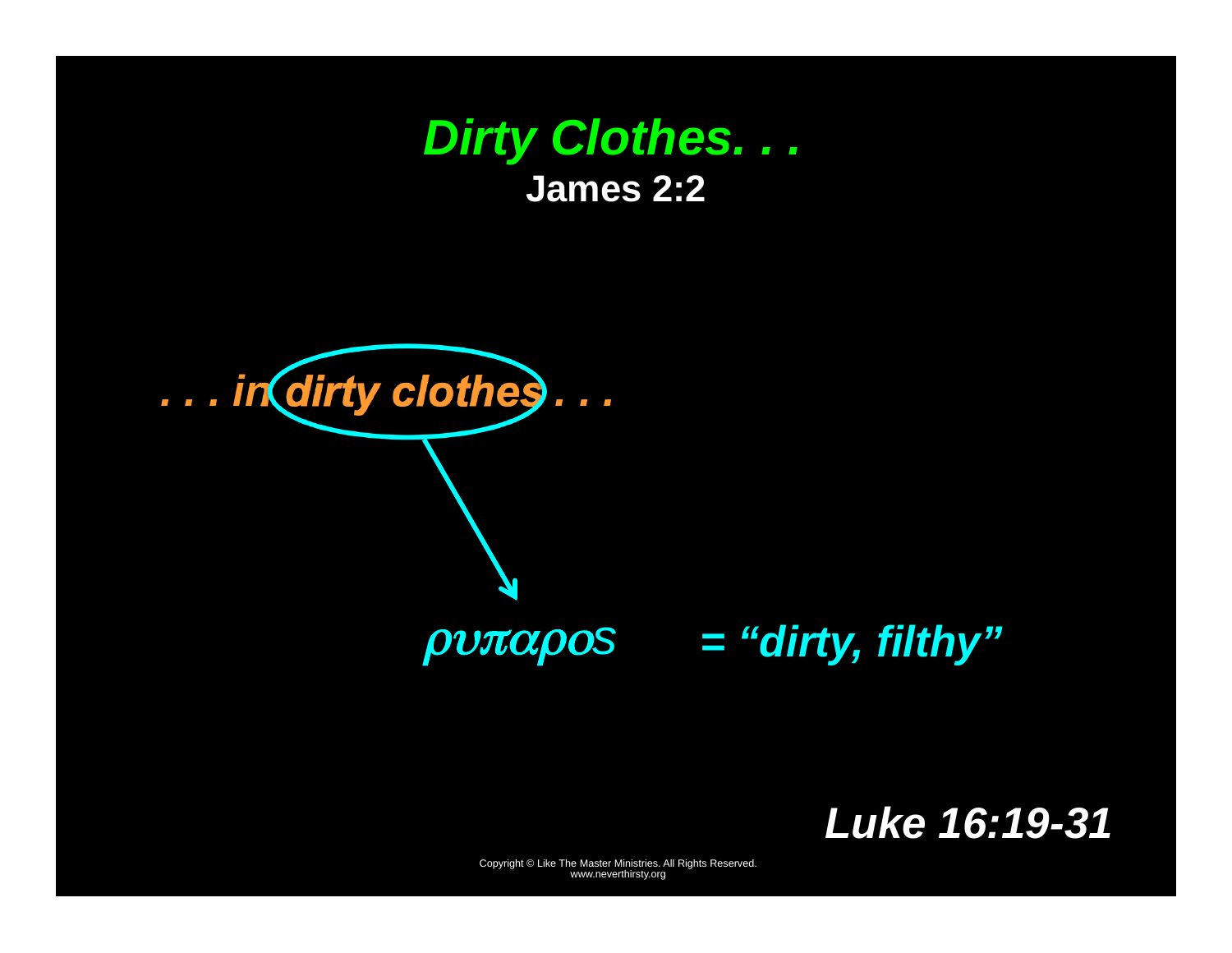